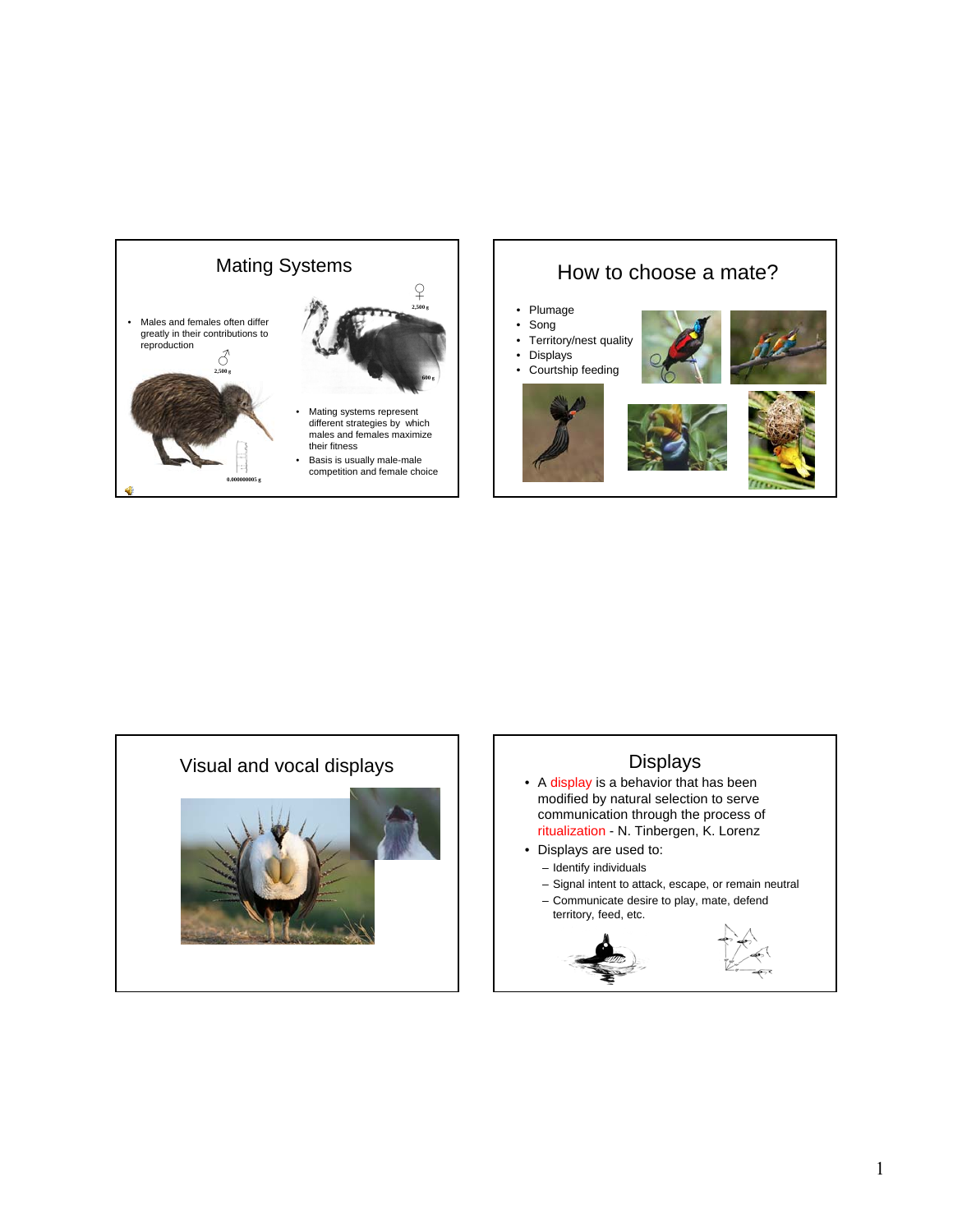## Sexual selection

- Natural selection driven by competition for mates. Results from: – Competition, usually
	- male-male – Mate choice, usually
- females choosing males • Handicap principle
- (Zahavi 1975)
- Signals must be honest – Signals must have a cost





#### Extrinsic forms of sexual selection • Bowerbirds – Females choose males based on the Bowerbird Illusions



# Mating system terminology

- Monogamy (one marriage) Prolonged, essentially exclusive pair bond with a single member of opposite sex
- Polygamy (many marriages) Pair bonds with multiple mates of opposite sex
	- Polygyny (many women) males pair with 2 or more females
	- Polyandry (many men) females pair with 2 or more males
	- Polygynandry (many ?) males pair with several females, each of which pairs with several males
- Promiscuity Indiscriminate sexual relationships, usually of brief duration (a feature of every mating system)

# Monogamy

- $\bullet$  > 95% of bird species are socially monogamous
- Both sexes needed for successful reproduction
- However, things are never as simple as they appear…



Seasonal pair bond



Lifetime pair bond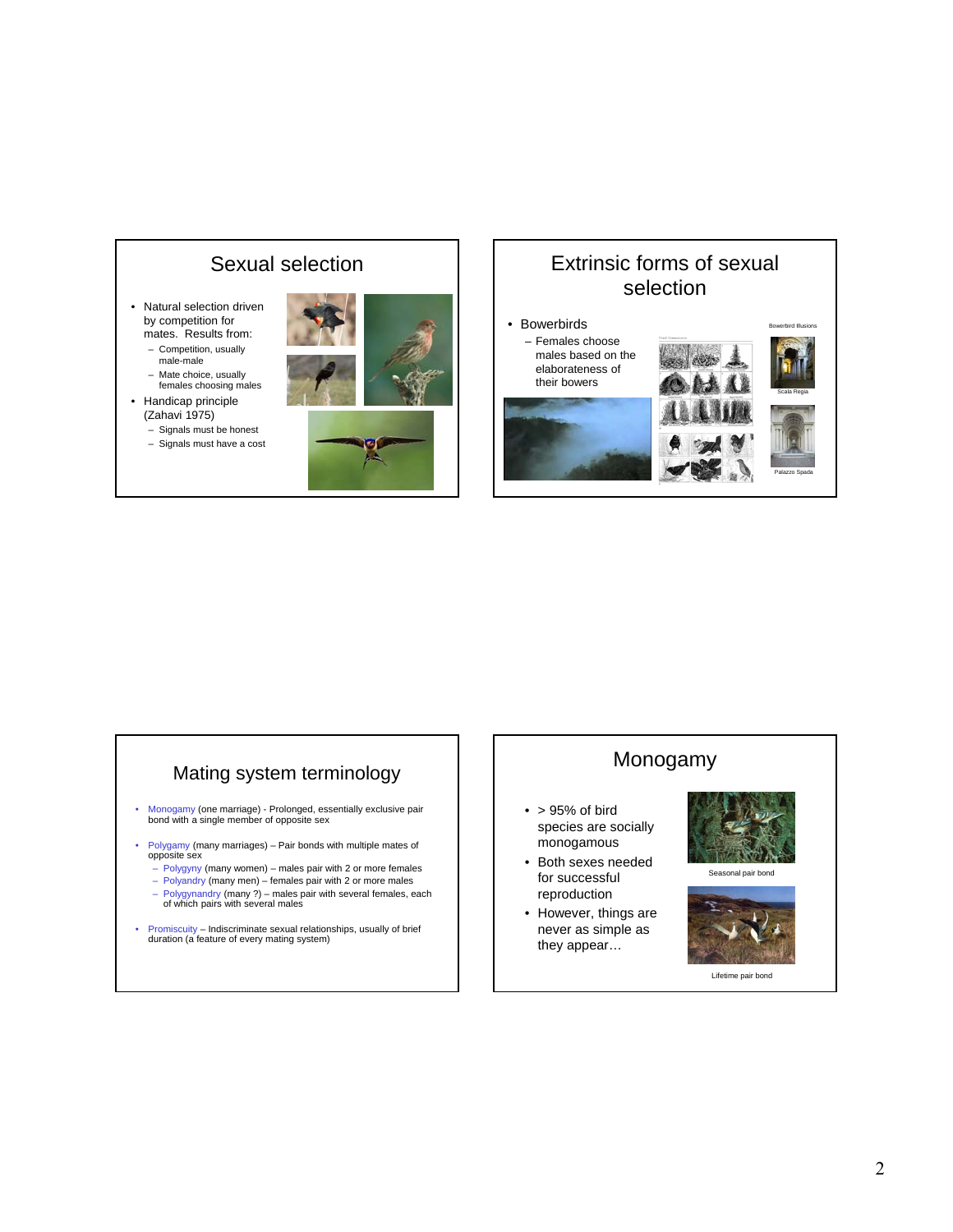





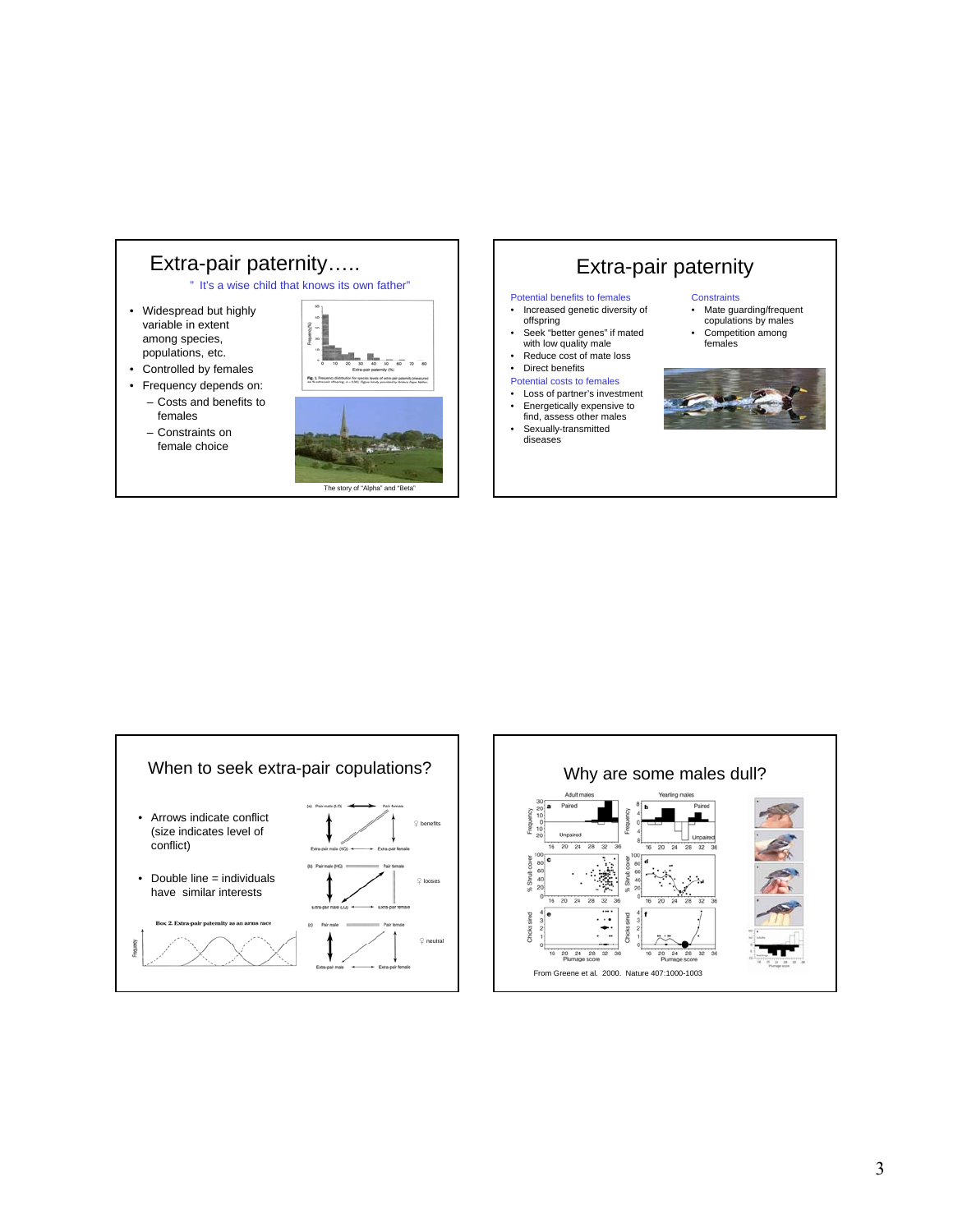## Polygamy

(many marriages)

- Pair bonds with multiple mates of opposite sex
	- Polygyny males pair with 2 or more females
	- Polyandry females pair with 2 or more males
	- Polygynandry males pair with several females, each of which pairs with several males



#### Polyandry (many men)

- < 1% of bird species
- Females defend territories and compete for males
- Males incubate eggs and care for young
- 2 types: "classic" and cooperative
- Origins??





# Sex role reversal and hormones

• Testosterone drops sharply in male Spotted Sandpipers, lower than levels in the aggressive females





• Prolactin levels rise in males to level higher than females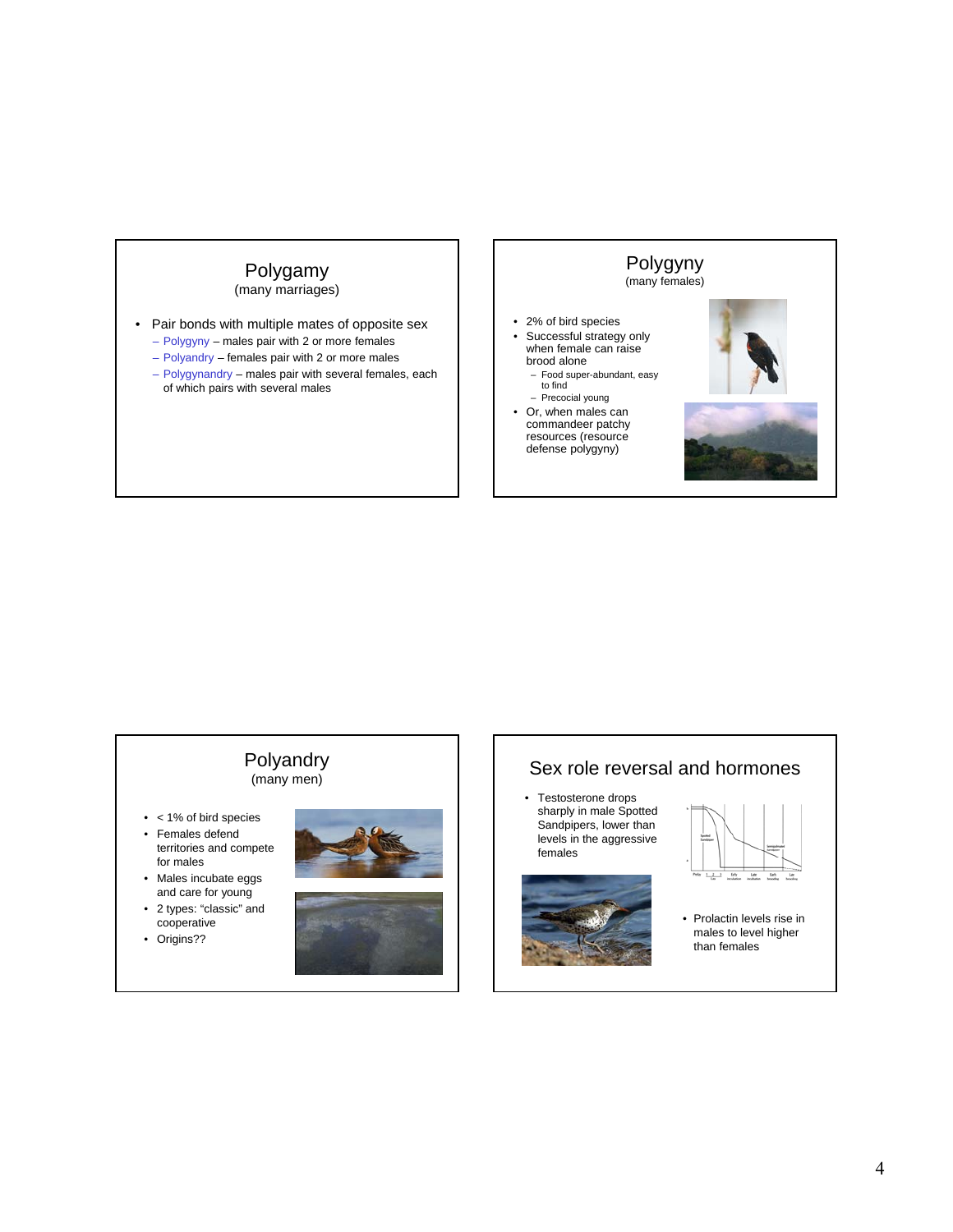#### Polygynandry (many women and men)

- Covers a range of more complicated, rare situations, some of which are
- poorly understood • Ostrich (Africa) and Rhea (S. America) show similar patterns



# Leks

- Leks are courtship arenas where males display Often involve intense male-male
- competition leading to a dominance hierarchy
- Dominance reflects male fitness. It is<br>
assessed by females as a function of<br>
the male's:<br>
 Size (Sage Grouse)<br>
 Nest quality (Golden Palm Weavers)<br>
 Artistic talent! (Bowerbirds)<br>
 Voice (Calf Bird)<br>
 Plumage (Cock
- 
- 
- 
- 





# Evolution of leks

- **Predation** Safety in numbers (for open-country grouse)
- Male or female initiated **"hot spots"** (e.g., Ruff)
- **Cooperative** leks: Young<br>
males gathering near older,<br>
successful males to gain<br>
experience, an occasional<br>
mating, and gradually achieve<br>
higher rank (e.g., S. American<br>
Manakins, Turkeys)